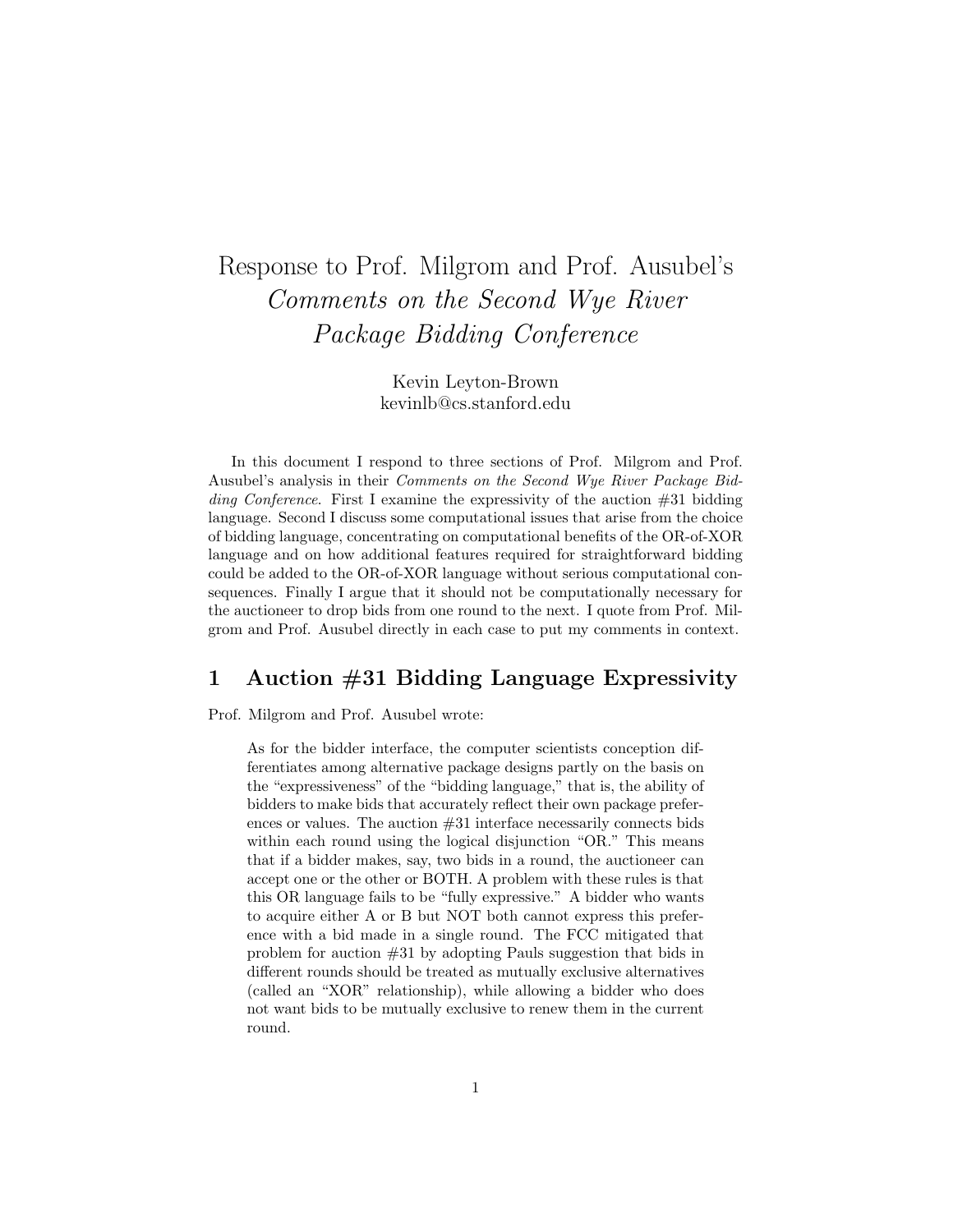The actual auction #31 rules thus involves a hybrid of OR and XOR expressions that seems to have confused some commentators. Focusing on the bidding rules within a single round apparently led some to conceive of auction  $#31$  as essentially using the "OR" language. If only OR bids were permitted, withdrawals would be needed to allow a bidder who has bid on A and now wants to bid on B to avoid the exposure problem. In the actual auction  $#31$  rules, however, the mutual exclusivity of bids across rounds eliminates the inter-round exposure problem and with it the need to allow bid withdrawals as protection.

When bids expire after two rounds—as I understand that they do under the current auction #31 rules—then these rules do not induce a fully expressive bidding language even when bids across rounds are considered. A consequence is that the inter-round exposure problem cannot be completely overcome under the current rules. In this case the auction implements a bidding language of the form:

 ${bid OR bid OR ... OR bid}$  XOR  ${bid OR bid OR ... OR bid}.$ 

This is certainly more expressive than the OR language. For example a bidder who valued A XOR B, as in Prof. Milgrom and Prof. Ausubel's example, would be able to express this valuation in the auction #31 language but not in the OR language (ignoring differences in the bidder's treatment under the auction rules for placing a set of bids across two rounds rather than in a single round). Indeed, as Prof. Milgrom and Prof. Ausubel point out, the fact that bidders may renew the same bid from one round to another means that the auction #31 language is strictly more expressive than the OR language. However, the auction #31 language can still not represent the valuation of a bidder who wants A XOR B XOR C as it allows only two sets of bids to be mutually exclusive. Indeed, auction  $#31$  bids are not fully expressive as long as they expire after any number n of rounds, because a set of  $n + 1$  XOR'ed bids could not be expressed. Likewise, even without bid expiration, a bidder cannot express the desire for  $n+1$  bids to be mutually exclusive in the  $n<sup>th</sup>$  round of the auction. Finally, a bidder cannot update the price offer on more than one bid per round without causing the side effect that the two updated bids may be jointly satisfied. It is only when bids never expire, bidders get an arbitrarily large number of rounds in which to place XOR bids, and bidders are guaranteed not to update more than one bid per round that we get the XOR-of-OR bidding language, which is a superset of the XOR language and therefore fully expressive.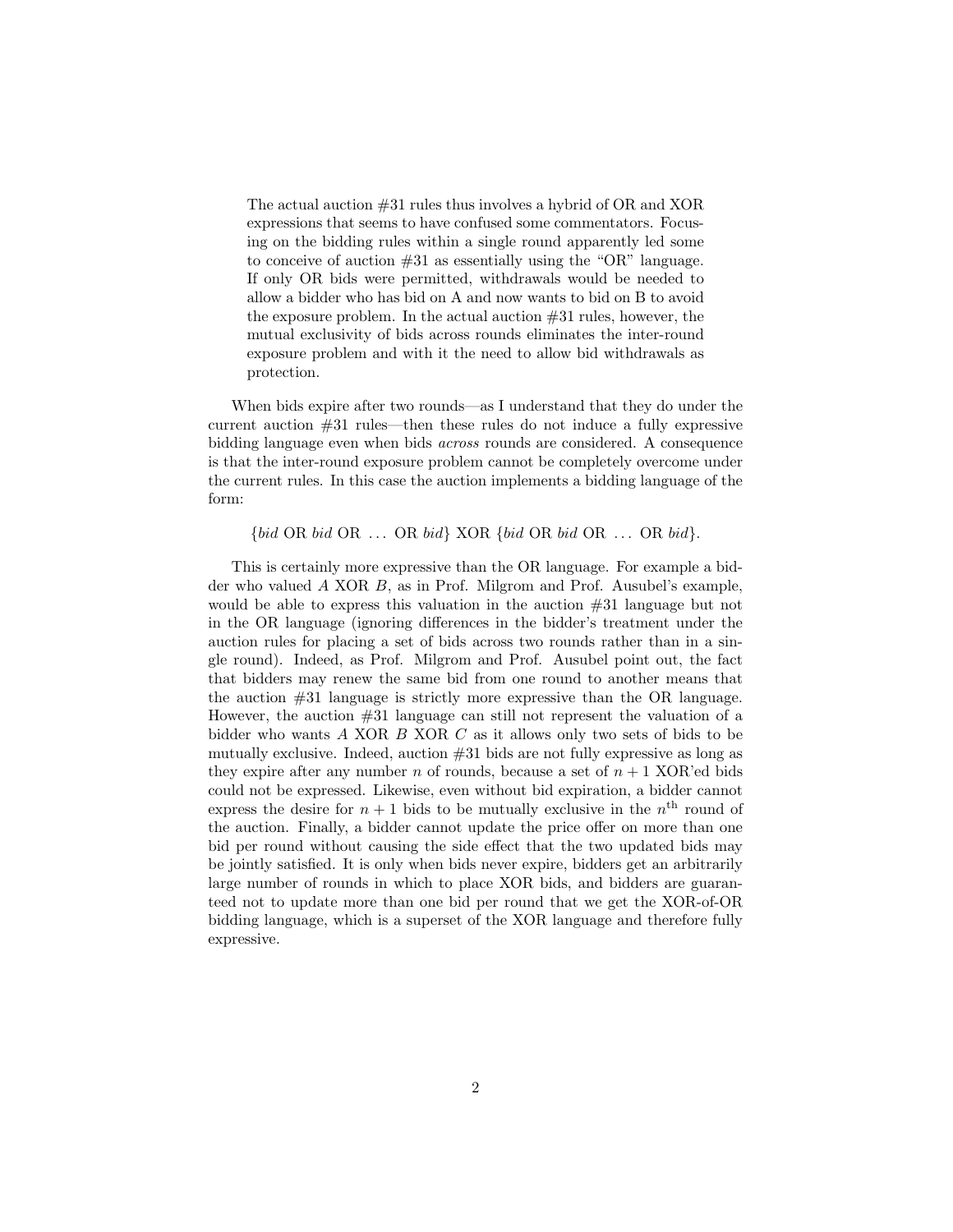## 2 Computational Issues in Bidding Languages

Prof. Milgrom and Prof. Ausubel wrote:

The OR-of-XOR structure is said to have two advantages over the XOR structure. First, to the extent that bidders wish to place bids with a corresponding additive structure, it enables bidders to do so easily and compactly. However, straightforward bids in an ascending package auction do not generally have such an additive structure. The goal should be to create a simple interface that makes straightforward bidding easy. This requirement is orthogonal to the OR-of-XOR structural issues.

The second advantage of OR-of-XOR is that reporting bids in this form simplifies the winner determination problem. This is useful, but secondary. Still, it is encouraging that computer scientist Kevin Leyton-Brown reported that it would be possible to keep these computational advantages of an OR-of-XOR interface even with the changes required to make straightforward bidding easy.

I will respond to two issues here. First, I'll elaborate upon what is meant by the claim that the OR-of-XOR's bidding language improves computation. Second, I'll go through some of the bidding language modifications that would support straightforward bidding, and discuss their computational consequences.

### 2.1 Computational Advantages of OR-of-XOR

As long as bidders are allowed to place fully expressive OR-of-XOR bids, they are also allowed to place simple  $XOR$  bids.<sup>1</sup> This means that there is no computational benefit to an OR-of-XOR bidding language over a simple XOR bidding language if bidders' bids never have an additive structure, as bidders will place simple XOR bids in both cases. However, even in this degenerate case, there is no additional computational cost for offering an OR-of-XOR bidding language. In practise there will be computational savings if the OR-of-XOR language is ever used by bidders; furthermore bidders will have access to a more compact and intuitive way of specifying their valuations when their valuations include additivity.

To see where this computational savings comes from, and to see why there is a computational advantage to using either an OR-of-XOR or simple XOR language instead of the XOR-of-OR language regardless of whether bids have an additive structure, it is useful to consider how the bidding language interacts with the optimization algorithm. Intuitively, most ways of setting up the optimization problem do not give the algorithm information about which bidders placed which bids; instead, the algorithm considers the set of all bids to be independently satisfiable (thus, OR'ed). This works for bids that originated from

<sup>1</sup>When bidders submit only a single XOR'ed set, OR-of-XOR bids are equivalent to simple XOR bids.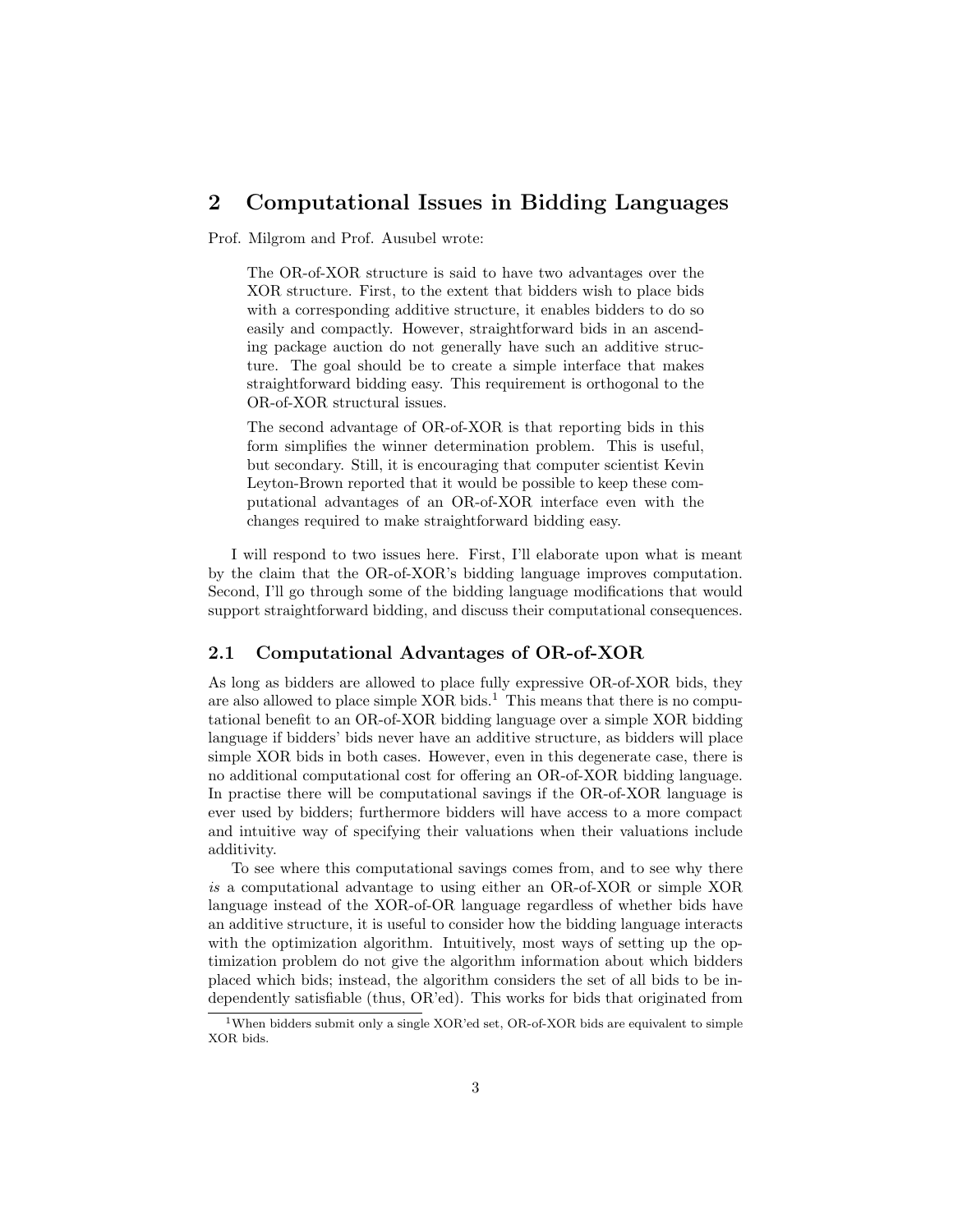different bidders, but as just stated does not allow bidders to specify mutual exclusivity between their bids. A solution that Yoav Shoham and I proposed is to introduce "dummy goods" into bids: goods that are not actually sold in the auction, but which are added to all bids in an XOR set so that the optimization algorithm cannot allocate more than one of them.<sup>2</sup>

If we consider the process of "expanding out" bids from the bidding language into OR bids with dummy goods, we see that simple XOR bids will have a single unique dummy good added to all bids by the same bidder. We can also represent OR-of-XOR bids with a single dummy good, but we have to create more bids: essentially we have to ignore the additivity between the bidder's valuations for the XOR'ed sets and make a single bid for every set of bids that could be allocated to the bidder. In the worst case if there are  $m$  sets and each set i contains  $n_i$  goods, the number of bids we will have after the expansion is:

$$
\prod_{i=1}^m \Bigl(2^{n_i}-1\Bigr).
$$

This is terrible: the number of expanded bids grows exponentially with the size of the largest set and geometrically with the number of sets. For example, two sets of ten bids each can translate into more than a million bids! Luckily there is a way of expanding out the OR-of-XOR language that does not increase the number of bids at all: we can use a unique dummy good for each XOR'ed set rather than for each bidder. This approach requires slightly more dummy goods (equal to the total number of sets rather than the number of bidders) but reduces the number of bids by exploiting the additive structure in the bidder's valuation. Essentially, we do not have to explicitly expand out all the full bundles in which the bidder is interested—instead, we can use the optimization algorithm's OR language to represent these sets implicitly. Continuing the previous example, two sets of ten bids each could be represented with twenty bids and two dummy goods. Since this second expansion technique creates exponentially-fewer bids in the worst case, it can lead to much shorter running times for the optimization algorithm.

Unfortunately, things do not work so well when expanding out bids that were expressed in the XOR-of-OR language. As long as there is more than one XOR set (in the case of auction  $#31$ , as long as a bidder has placed any bids in each of two consecutive rounds) we have no alternative to expanding out the bids as above, making a new bid for every set of old bids that could be allocated to each bidder. As above, the expansion generates  $\prod_{i=1}^{m} (2^{n_i} - 1)$  bids. This illustrates why the use of XOR's is expensive in auction  $#31$ : increasing the number of sets causes a geometric increase in the number of bids, which has the potential to significantly slow down the optimization algorithm.

<sup>2</sup>Alternate techniques exist, but I stick here to the one I'm most familiar with. The same issues I describe would come up under other schemes too, because dummy goods are essentially a way of thinking about the addition of new constraints between bids, and the number of bids once dummy goods have been added is a way of thinking about the size of the search space given the new constraints.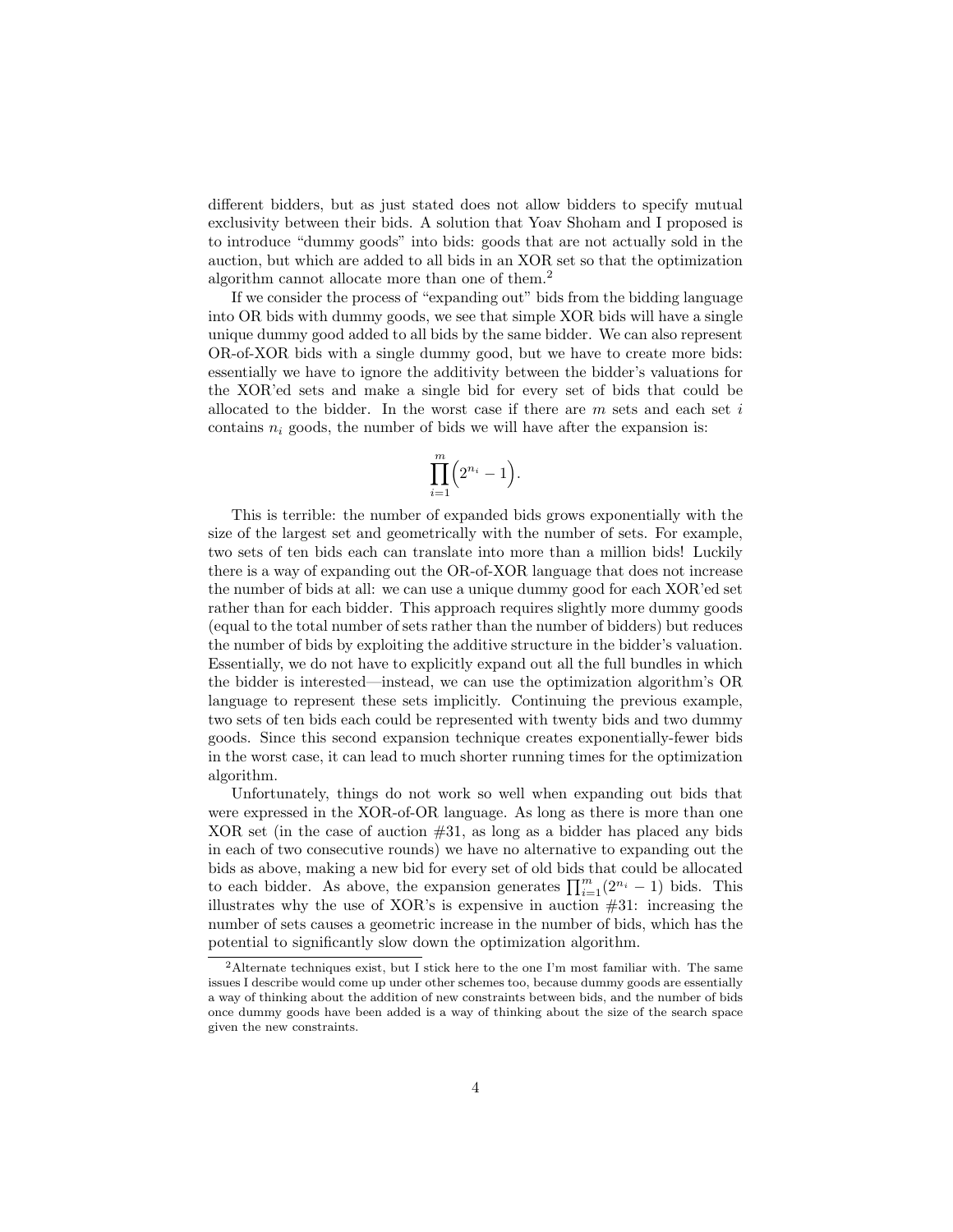In the worst case the OR-of-XOR bidding language does not yield computational benefits, because bidders' valuations may not have any additive structure for this language to exploit. Likewise, bidders using the XOR-of-OR language can also place simple XOR bids by submitting OR sets of one bid each. In this worst case, there is no computational difference between using the two languages. However, there are types of structure in bidders' valuations that each bidding language can exploit. The important difference between the languages is that when structure does exist, the OR-of-XOR language leverages this structure to achieve better computational performance with search algorithms such as CPLEX or Prof. Sandholm's BidTree, whereas the XOR-of-OR language does not.

### 2.2 Additional bidding language features

Here I'll go through some additional bidding language features that are important for real FCC auctions, and discuss how they can be incorporated into the OR-of-XOR bidding language.

#### 2.2.1 A fixed amount to be subtracted from the price offer regardless of the number of bids that win

Consider a situation where a bidder wants to indicate that he will pay \$10M for A OR \$11M for B OR \$12M for C, but that it will cost him an additional \$2M to participate in the market at all. If this bidder had to use the standard OR-of-XOR bidding language he would have no choice but to submit a single XOR set containing all 7 bundles of interest to him with the appropriate price offers (e.g., \$8 for A; \$19 for AB, etc.). As above, the size of this set is exponential in the number of original OR bids. However, it is possible to add such constraints to the OR-of-XOR bidding language in a way that captures the additive structure in this bidder's valuation, enabling him to place only the three OR bids and the fixed amount. We can create constraints:

$$
\forall i \, x' - x_i \ge 0
$$

where  $x_i$  is an indicator variable for a bids by this bidder, and  $x'$  is a new indicator variable. In the objective function, we add the bidder's fixed cost of participation times  $x'$  (since the fixed cost is a negative number). This feature would require changes to the user interface, but it should not have a significant computational impact as all constraints are 0-1.

Although the fixed-cost-of-participation example might seem somewhat contrived, it turns out that the feature described above has an application to the support of straightforward bidding (as described by Milgrom and Ausubel). Straightforward bidders need to be able to increment all bids from the previous round by the same amount. Under a simple XOR bidding language this is trivial: all bid amounts may simply be adjusted. It is less obvious to know what to do under a bidding language that includes OR, as it is possible for more than one bid by each bidder to win. The fixed cost of participation solves this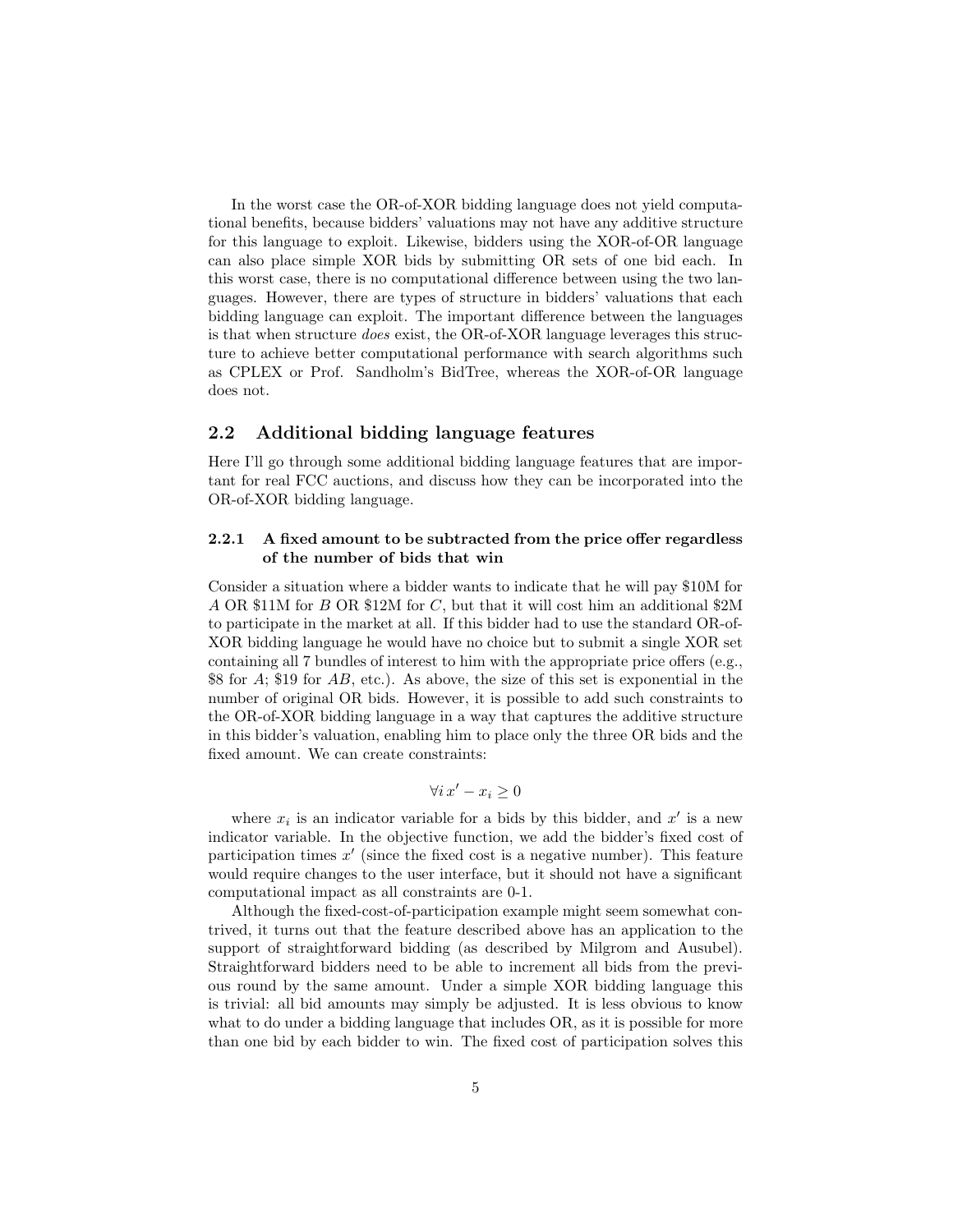problem: in the first round the fixed cost is set to zero (or to a positive number if the bidder really does have a fixed cost of entering the market) and then each round the fixed cost is incremented by the bid increment amount.

#### 2.2.2 Budget limits

It is possible to envisage two different sorts of budget limits that bidders could place.

- 1. Bidders are allowed to specify the total amount that they would be willing to pay for any set of bundles as a single budget limit. They are restricted from placing single bids exceeding this amount (as these bids trivially violate the budget constraint) but they can place OR bids that could lead to allocations exceeding the limit. The optimization algorithm adds constraints ensuring that a bidder can never be allocated bids exceeding his budget limit. For example, if A, B and C are bids for \$10M, and the bidder has a \$25M budget limit, the bid A OR B OR C would be allowed, but at most two of the bids would be allowed to win.
- 2. Bidders may place budget limits on particular bundles. Continuing the above example, the bidder could indicate that the budget limit is \$30M if he is allocated A, and \$10M if he is not. This sort of budget limit may be questionable as in a sense it is another kind of bidding—in the extreme case where a bidder gives a budget limit for every bundle, there is no difference between specifying budget limits and bidding. In any case, I mention it here because it was discussed at the conference, and because the use of this sort of budget constraint is computationally feasible.

There are at least two ways that budget constraints could be encoded in an integer programming formulation:

- 1. For each bidder, the sum of the bidder's bid amounts times the relevant indicator variables is constrained to be less than the bidder's budget limit. This requires only a single IP constraint for each budget constraint. However, the constraint does not use 0-1 coefficients, and so the addition of such constraints may have a significant computational effect.
- 2. An alternative that does use 0-1 coefficients is to preprocess the bidder's bids to find all minimal satisfiable sets of bids that violate a budget constraint. For each minimal satisfiable set the sum of the corresponding indicator variables is constrained to be less than the number of variables in the constraint. For example, if  $x_1, x_{10}, x_{13}$  and  $x_{14}$  are indicator variables for bids by the same bidder which are jointly satisfiable according to the rules of the bidding language, these bids have a combined price offer that violates a budget constraint, and no subset of these bids have a combined price offer that violates a budget constraint, then the constraint is  $x_1 + x_{10} + x_{13} + x_{14} < 3$ . The construction of these constraints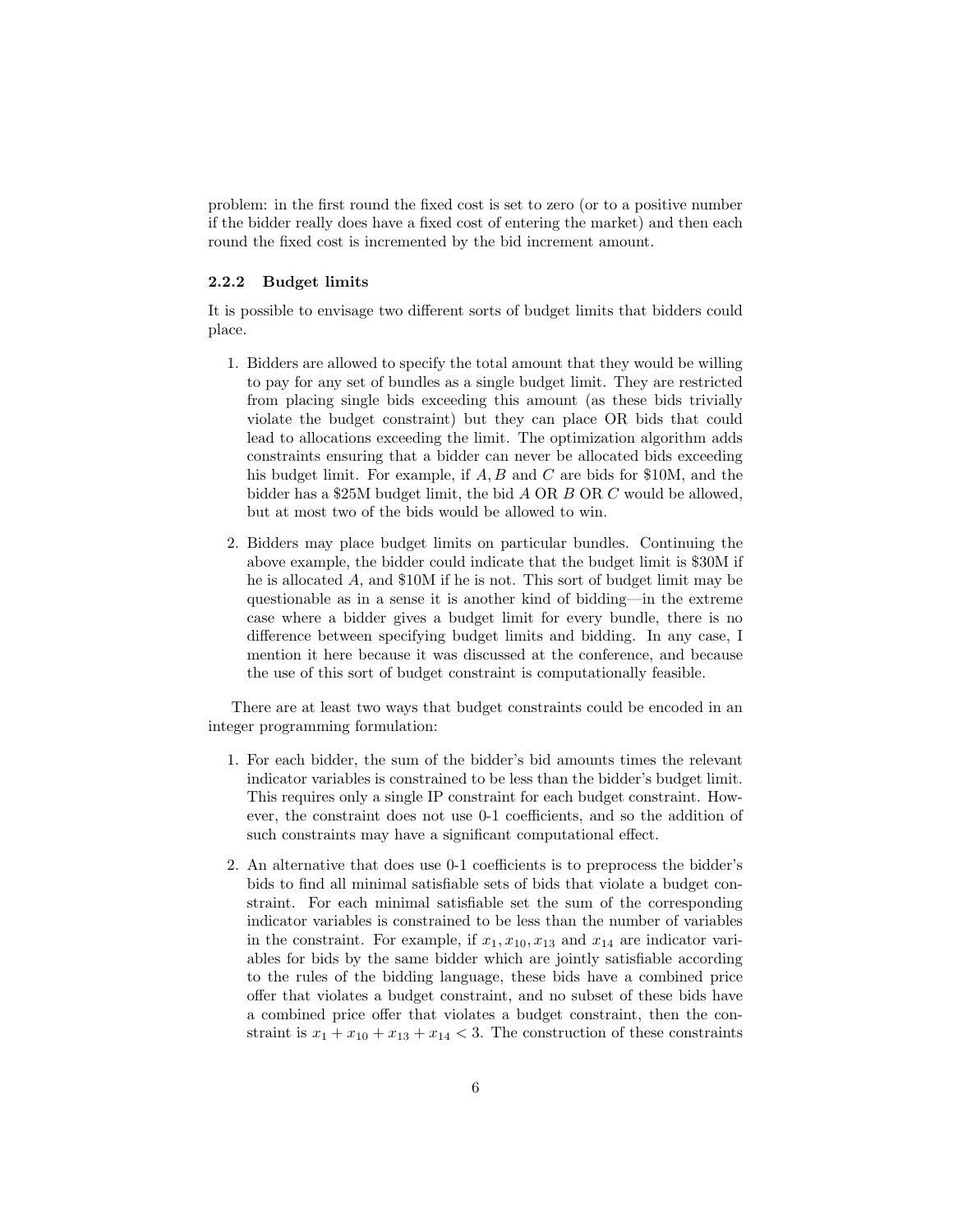is not computationally trivial (it requires time exponential in the number of bids placed by a single bidder) but it may be done as a preprocessing step, before other bidders have finished entering their bids. It is also worth mentioning that this approach has the potential to create a large number of constraints.

The use of budget constraints does affect computation, but the effect is not worsened by the use of the OR-of-XOR bidding language. In fact, if the use of this language leads to a smaller number of expanded bids then the budget constraints should also have a correspondingly smaller computational impact.

#### 2.2.3 Bids that contradict earlier OR constraints

In a multi-round auction where bids cannot be withdrawn, bidders have a disincentive to split their bids into different XOR sets even when additivity exists in their valuations: they might decide later in the auction to place a bid that is XOR with bids in more than one set. For example, a bidder may have bid:

### ${A \text{ XOR } B \text{ XOR } C}$  OR  ${D \text{ XOR } E}$  OR  ${F \text{ XOR } G}$

but could later decide to place the bid ABD, while still wanting it to be XOR with C and E. Since users have no economic disincentive for placing all their bids in a single XOR set, there is the danger that bidders would choose this strategy. (Note, however, that there is a practical disincentive for placing all bids in a single XOR set: it can require bidders to specify exponentially more bids!) The disincentive for OR bidding can be removed by allowing bidders to "merge" multiple XOR sets from a previous round, performing the exponential expansion described in the previous section, and allowing bidders to add new XOR bids to these sets. Thus bidders can end up with the same set of bids that they would have had if they had used the simple XOR bidding language all along, while retaining the computational and practical advantages of OR-of-XOR bidding in early rounds. Continuing the example, the bidder could merge the first two sets, so that his bid becomes:

### {A XOR AD XOR AE XOR B XOR BD XOR BE  $XOR C XOR CD XOR CE XOR D XOR E$  OR  ${F XOR G}$

He could then add the bid for ABD to the first set. Note that the last set remains OR'ed, since it does not need to be merged in order for the new bid to be placed. Thus some compactness in the representation can be preserved even after sets are merged. As an aside, it might be desirable to maintain the OR-of-XOR representation internally after merging, until the bidder places a bid that requires that the sets be joined. This could of course be hidden from the user so that sets appear to merge even if new bids are not placed.

It is no surprise that merging sets has negative computational effects: it causes a blowup in the number of bids. However, there is another way of thinking about the computational cost of this feature: if users would otherwise submit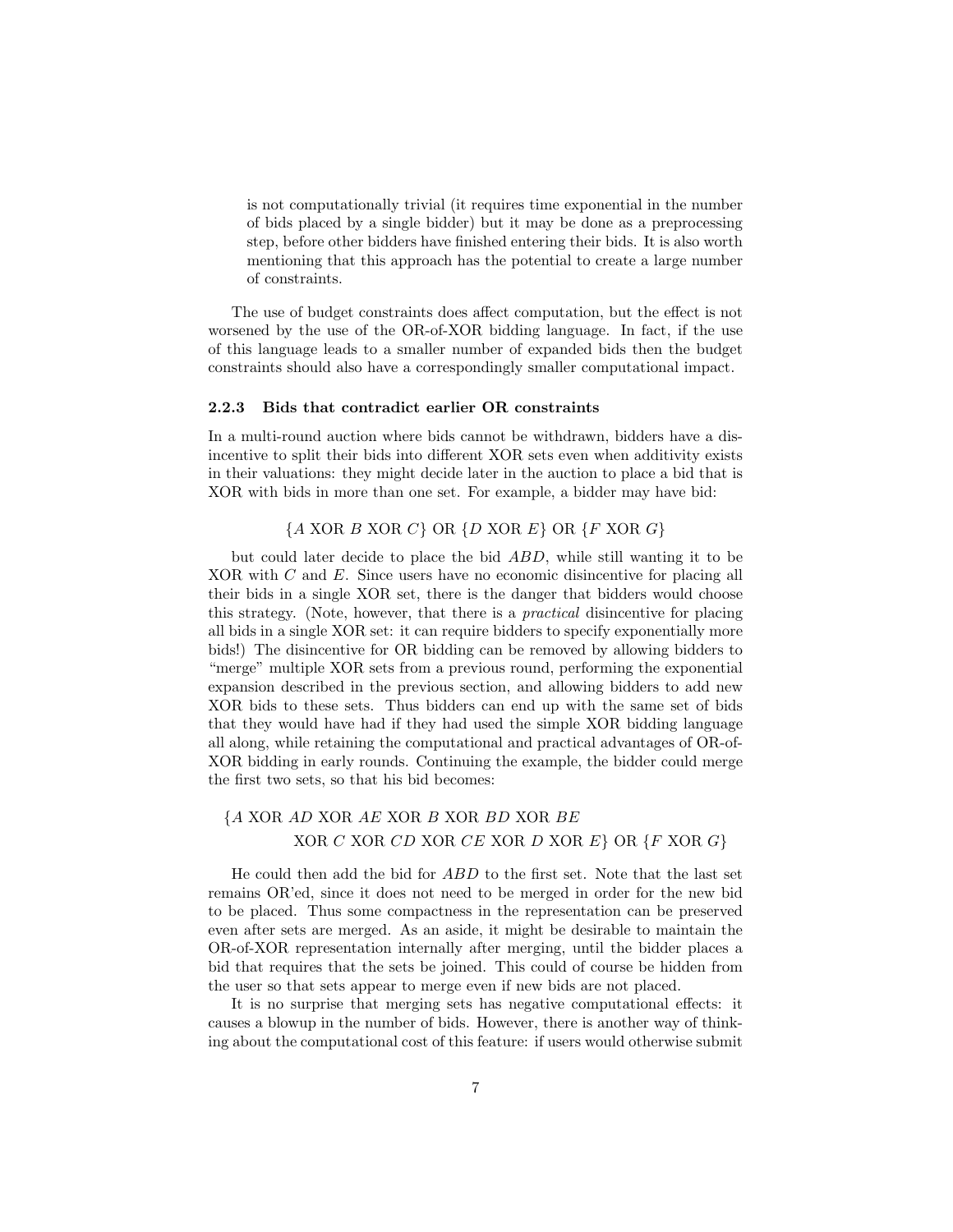only single XOR sets, set merging may be seen as advantageous from a computational point of view because it removes the disincentive for users to submit OR-of-XOR bids.

# 3 Retaining a subset of bids from round to round

Prof. Milgrom and Prof. Ausubel wrote:

If voluntary bid withdrawals are eliminated, the auctioneer may still wish, at its own initiative, to prune the bid list to simplify the computations during the auction. (We are agnostic about the need for such pruning, limiting our recommendation to how to proceed if pruning is to be implemented.) In this case, the bid quality index serves a second purpose: to guide the auctioneers decision about which bids to retain from round to round. One possibility is to retain each bidders N best bids, defined as any provisionally winning bids plus the highest quality bids among the others. In that way, bids with which other bidders might usefully combine are less likely to be prematurely deleted from the auction. The retained bids might also automatically include the most recent bids, in order to allow other bidders time to combine with new bids that are submitted.

Indeed, I think that Prof. Milgrom and Prof. Ausubel's agnosticism is warranted here: there are four reasons why I think that the auctioneer should not drop bids between rounds.

- 1. As Prof. Sandholm described in his talk at the Wye conference, the worstcase complexity of winner determination is polynomial in the number of bids. This means that the number of bids is not critical to the performance of the optimization algorithm, although of course worst-case runtime for optimization increases with the number of bids. Instead, the critical variable is the number of goods, which is decided by the auctioneer before the auction begins. This challenges the premise that pruning bids should ever be "necessary" for computational reasons.
- 2. If "low quality" bids are dropped then it is unlikely that the computational difficulty of the problem would be substantially changed. An optimization algorithm can usually remove uncompetitive bids from consideration with little computational effort, while the hardness of the problem is primarily determined by the more competitive bids.
- 3. There is no known technique for reliably predicting whether a given winner determination problem will be easy or hard.<sup>3</sup> Larger problems are harder on average, but it is not true that every large instance is harder than every

<sup>3</sup>This statement is no longer strictly true: since I wrote the first version of this document our group at Stanford, in collaboration with another group at Cornell, has been striving to develop techniques to address this problem. Though we've had some success at predicting